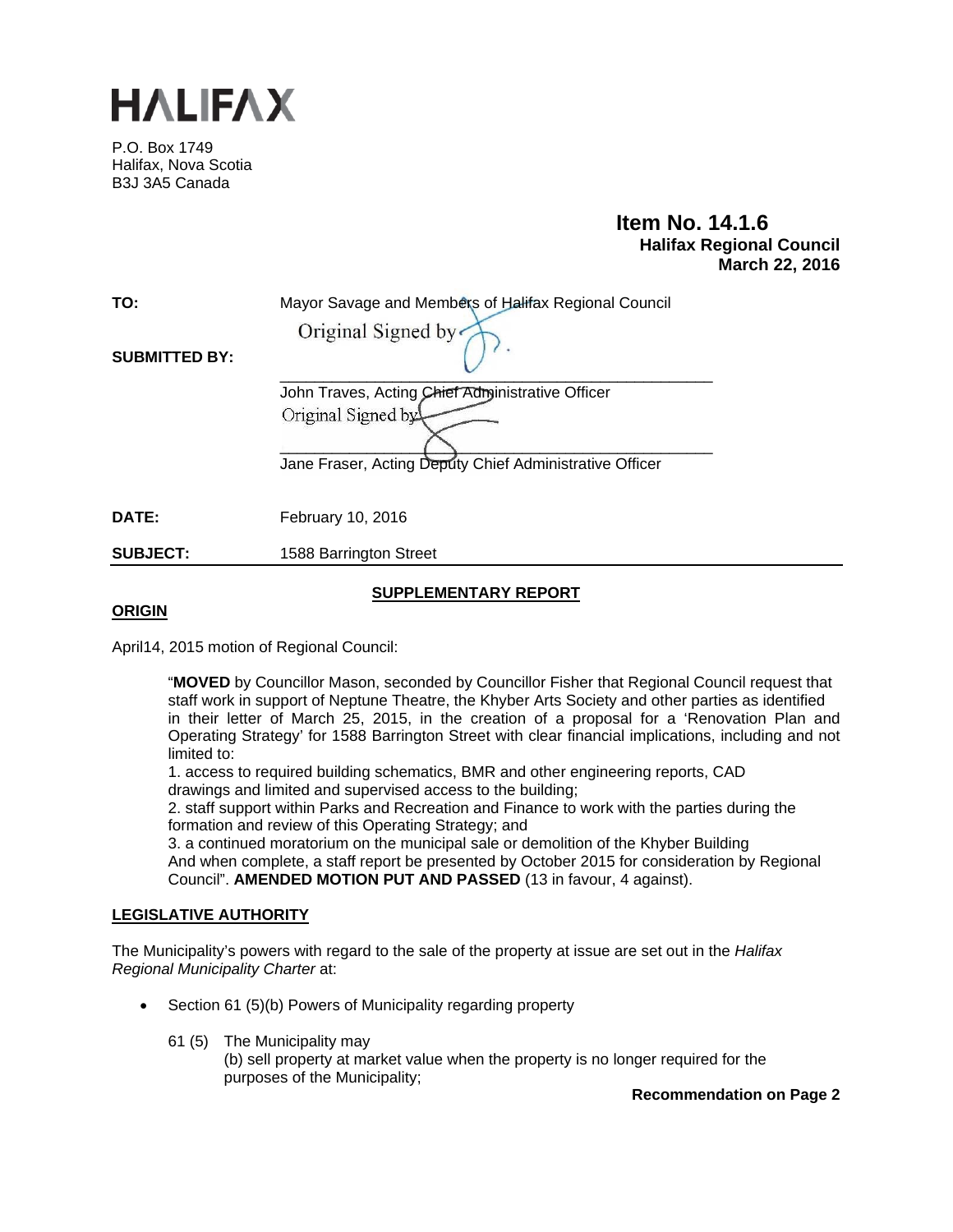Section 63 Sale or lease of municipal property

63 (1) The Municipality may sell or lease property at a price less than market value to a non-profit organization that the Council considers to be carrying on an activity that is beneficial to the Municipality.

(2) A resolution to sell or lease property referred to in subsection (1) at less than market value shall be passed by at least a two thirds majority of the Council present and voting.

(3) Where the Council proposes to sell property referred to in subsection (1) valued at more than ten thousand dollars at less than market value, the Council shall first hold a public hearing respecting the sale.

(4) The Council shall advertise the public hearing at least twice, in a newspaper circulating in the Municipality, the first notice to appear at least fourteen days before the hearing.

(5) The notice of the public hearing shall include the date, time and place of the hearing, the location of the real property or a description of the tangible personal property, the estimated value of the property and the purpose of the sale. 2008, c. 39, s. 63.

*Administrative Order 50, Respecting the Disposal of Surplus Real Property*

#### **RECOMMENDATION**

It is recommended that Halifax Regional Council declare the property located at 1588 Barrington Street surplus to municipal purposes pursuant to Administrative Order 50, respecting the Disposal of Surplus Real Property, and dispose of it under the Community Interest Category.

#### **BACKGROUND**

The HRM-owned building located at 1588 Barrington Street is a municipally registered heritage building located within the Barrington Street Heritage Conservation District and as such any future development of the property would be within this framework. It does not have many modern building features, including barrier free access, nor any vehicle or loading capacity. It has been leased to two tenants (Heritage Trust and Khyber Arts Society) in recent years.

As a result of concerns related to hazardous materials in the building and overall facility condition, the building was vacated in March 2014. A chronology of the events related to the building from 2012 through 2015 is outlined in Attachment 1.

In June 2014, the property was included in a staff report outlining various properties to be considered surplus to municipal requirements pursuant to *Administrative Order 50, Respecting Disposal of Surplus Real Property*, under the economic development category.On September 9, 2014, Regional Council removed the property from the list pending consideration of staff reports on the facility condition and renovation costs and the arts incubator model.

In August 2014, a public campaign was commenced in order to save the building. In November 2014, arts community representatives, members of the Friends of Khyber, the Khyber Arts Society and the LBGTQ community, along with architectural and real estate planning consultants began meeting to discuss the future of the building.

Reports on both the facility condition and arts incubator model were presented to Regional Council in February 2015. Following those reports, in April 2015, Regional Council directed staff from Parks & Recreation, Finance and Operations Support to work in support of Neptune Theatre, the Khyber Arts Society and other parties in their creation of a proposal for a 'Renovation Plan and Operating Strategy' for 1588 Barrington Street.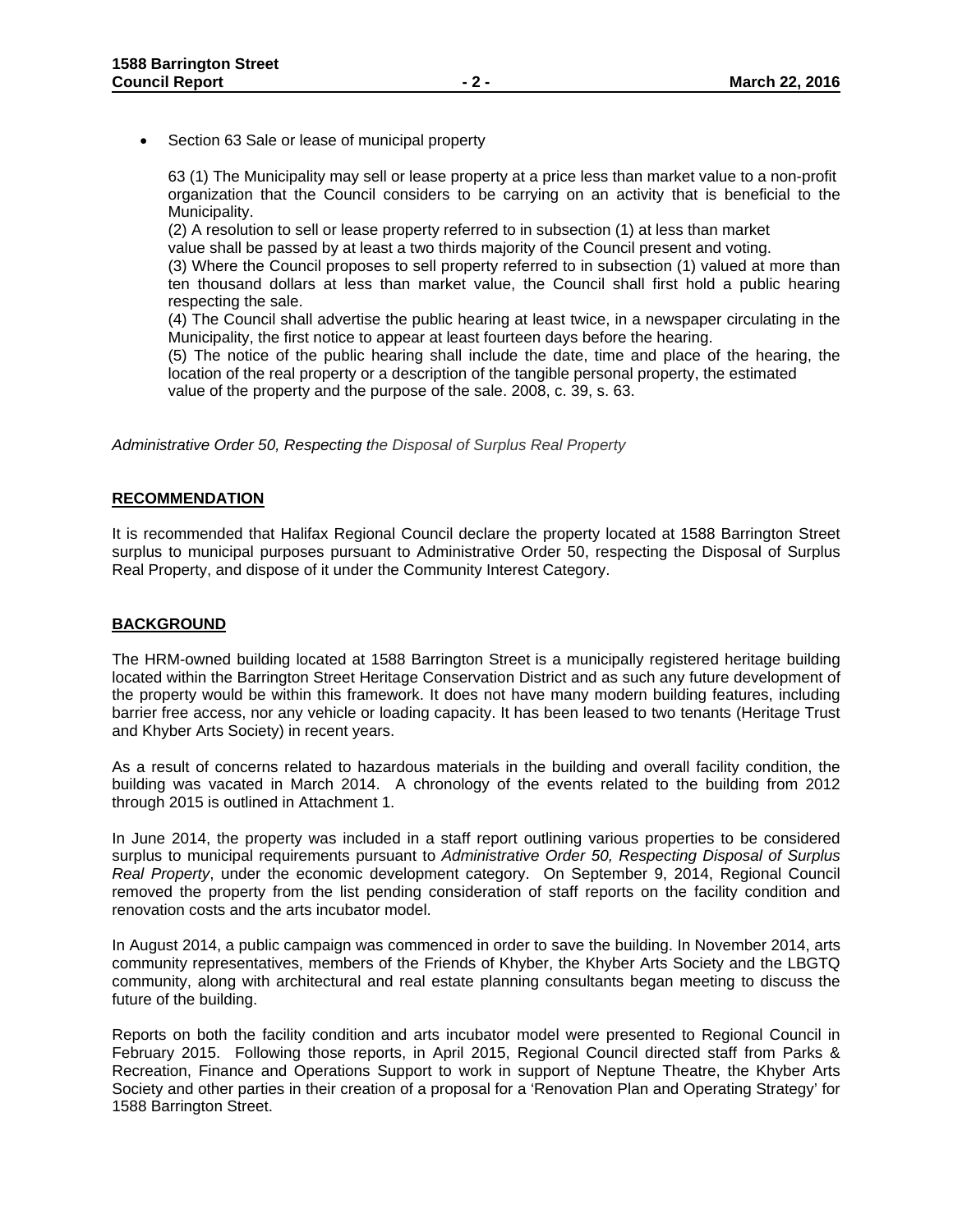Following the April 14, 2015, Regional Council meeting, staff provided the group with building schematics, engineering reports and access to the building to their consultants and representatives from Neptune Theater. Further to Council's motion staff contacts from Parks and Recreation, Finance and Operations Support were also identified for further questions, support and follow up.

HRM received a draft proposal on September 1, 2015, with an updated version submitted on October 1, 2015. HRM staff met with members of the committee to discuss the contents and to provide specific information and clarification on municipal processes regarding the requested sale of the building, tax exemption, and the proposed operating and renovation plans.

Through meetings and discussions with the Society the specifics of the municipality's Administrative Order 50 respecting the disposal of surplus property were outlined. Staff advised that there are two surplus property categories in AO50 that could be relevant: Community Interest and Economic Development. Properties under the Community Interest category, can be considered for disposal to a non-profit organization for less than market value. However, the process set out in the AO50 requires an open call process followed by a public hearing. Properties categorized as Economic Development may be sold to a sole purchaser, however they may only be sold at market value. These categories are discussed in detail below.

On November 9, 2015, HRM received a third and final submission from the 1588 Barrington Street Building Preservation Society. The Society also confirmed that their preferred category under AO50 was the Community Interest stream and they acknowledged that they would be required to submit under the process set out in AO50.

### **DISCUSSION**

Because it is staff's recommendation that the property be categorized as a Community Interest property, which includes a competitive process, it is not appropriate for staff to comment specifically on the proposal that has been submitted. However, more broadly, the proposal as submitted cannot be accommodated under Administrative Order 50 (AO), which outlines the process and requirements for the sale of properties declared surplus to HRM requirements. There is no program of Council that enables staff to negotiate exclusively to donate a building.

There are two surplus property categories in AO 50 that could be relevant: Community Interest and Economic Development. As part of the disposal process, under either category, an appraisal of the property must be obtained to determine current market value (section 5).

#### Community Interest

Under AO50, Regional Council has the option to place the property in the Community Interest category (section  $2(2)(b)$ ):

Properties known to have potential for community use, in particular where:

- (i) there has been a prior community or institutional use of the property; or
- (ii) by location or scarcity of available property the consideration would reasonably arise.

Under the Community Interest category, Regional Council can consider the disposal of a property to a non-profit organization for less than market value. However, the process set out in the AO for the Community Interest category does not permit Regional Council to direct staff to negotiate with a specific purchaser. The AO requires an open call process in which all non-profit organizations are invited to submit a proposal for the surplus property and are provided 90-120 days to respond. The responses are then reviewed by staff and presented to Council for consideration. Under the Community Interest category, Council must consider whether the non-profit organization is carrying on activity that is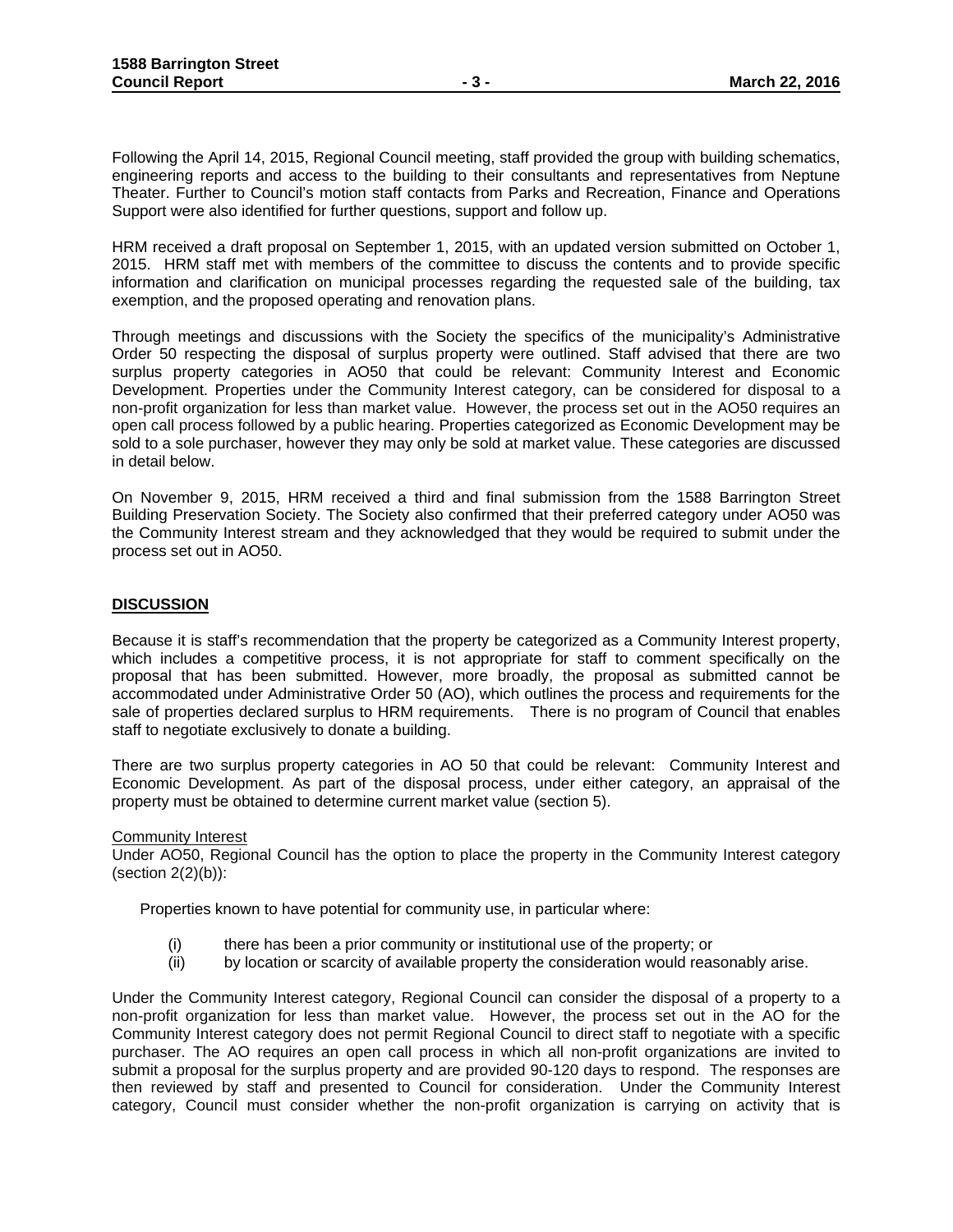beneficial to the municipality. If Council deems a proposal to be acceptable, the AO requires a public hearing and two-thirds majority vote of council for disposal of a property for less than market value, pursuant to the *HRM Charter*.

Based on the current list of properties already assigned to the Community Interest category it is estimated that it could be 18-24 months before the property is able to be transferred. This period would then be followed by an extensive renovation project that requires approval(s) from the Heritage Advisory Committee.

HRM would be required to maintain the building in its current state during the Community Interest process at an ongoing cost of approximately \$35,000 per year. Should no proposals be accepted by Council, Council may then direct staff to proceed to sell the property at market value.

Economic Development

Alternatively, section 2(2)(a) of AO 50, Economic Development, states:

Strategic properties having Economic Development potential ought to be sold to:

- (i) maximize use or value; (ii) achieve the attraction of targeted industries and employment or the regeneration of neighborhoods; (iii) to advance development opportunities; and
- (iv) to generate financial return to the municipality

These properties are viewed by Council to be strategic and may be disposed through individually recommended disposal processes, including a referral to a special committee or task force of HRM. Under this category they are required by the *HRM Charter* to be sold at market value and can include partnership models between private developers and non-profits and municipally defined public use or service delivery components (section 4(1)(d)). Referral to a special committee or task force would not be recommended as that function has essentially been completed through the work carried out on the completion of the current proposal.

Under the Economic Development category, Regional Council could consider arts and culture as the targeted industry or sector and direct staff to negotiate directly with the 1588 Barrington Street Building Preservation Society for the sale of the building at market value. The Economic Development categorization has been used by Council to facilitate market sale of municipal lands for the development of both the convention center and YMCA developments. With ongoing redevelopment within the downtown area and significant vacancy rates, redevelopment of 1588 Barrington with businesses and services that animate the space would enhance the new development in the area.

#### **Summary**

The Society understands that their proposal does not fall into any one AO50 category, but rather proposes aspects from two categories. Since the proposal cannot be supported by Council policy as presented to Regional Council, one of the categories must be considered.

Categorizing 1588 Barrington Street under the Economic Development stream and directing staff to negotiate an agreement for market sale with the Society would provide the opportunity to transfer the property to the Society and enable the implementation of the vision outlined in the "Khyber Building Operating, Renovation and Fundraising Plan".

However, with the requirement for a market sale under the Economic Development stream, the Society would be required to fundraise sufficient funding to cover both the renovation costs and value of the property. Therefore, the Society would prefer that the property be assigned to the Community Interest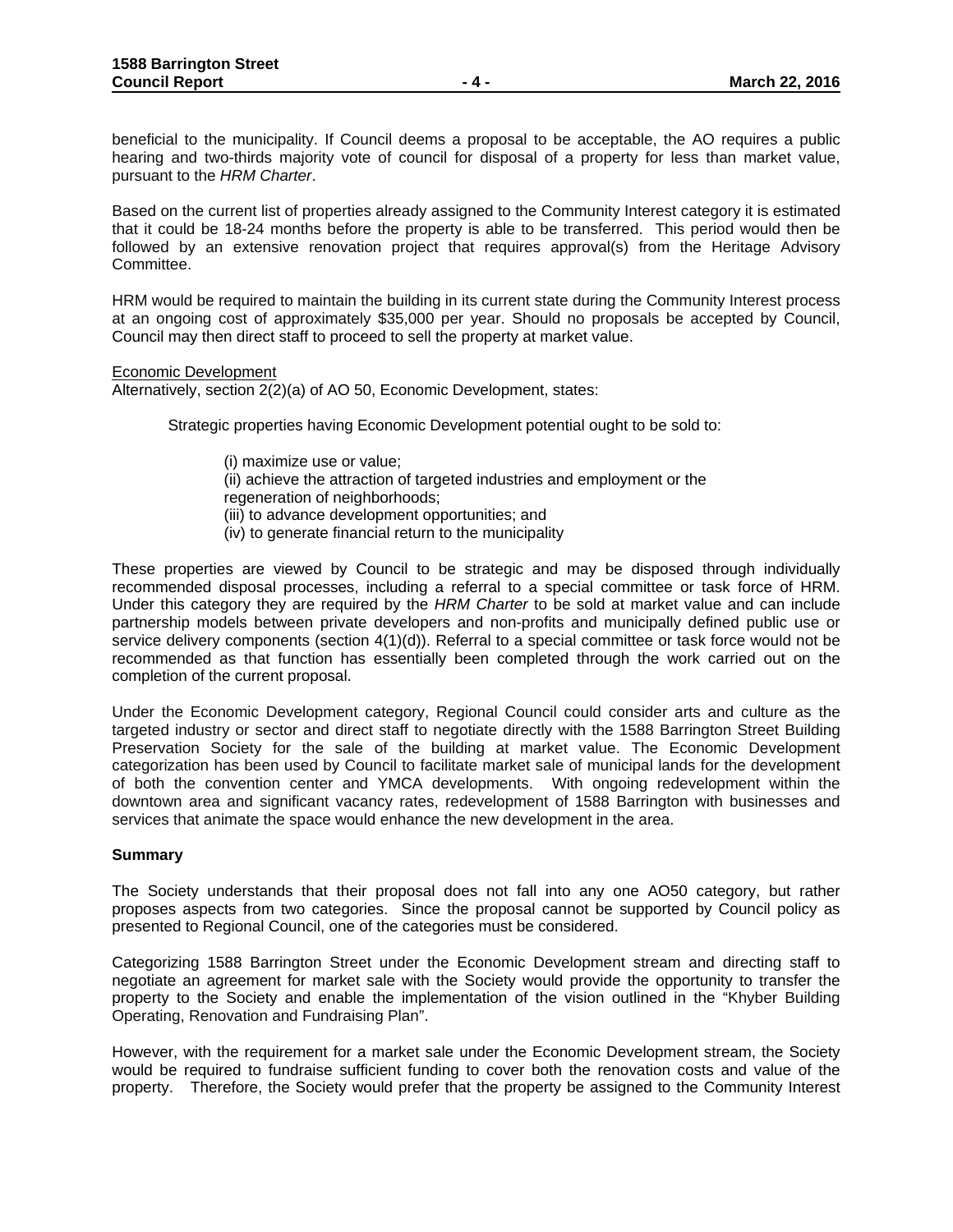stream. While that stream would result in the property being disposed of through a "competitive" process, the amount of fundraising required would be less.

With the number of properties already assigned to the Community Interest stream, it is expected there could be further delay in decisions on the property. The time anticipated before the process would be initiated would provide time for the Society to undertake the fundraising campaign. The Society could use their "Building Operating, Renovation and Fundraising Plan" as the basis of their submission to the Community Interest process that would follow.

Therefore, it is recommended that Regional Council declare the building surplus and categorize as Community Interest such that staff can proceed as per the process set out in AO50.

### **FINANCIAL IMPLICATIONS**

Currently, costs associated with the retention of the building at 1588 Barrington Street are approximately \$35,000 per year funded from Operations Support operating budget account W200 for utilities and W169 for security. Should Regional Council approve the recommendation, the building would remain vacant for a period, during which time HRM would continue to provide security and power.

Disposing of the property under the Community Interest category to non-profit organizations allows consideration for a lower than market sale. In the event of a discounted sale price of \$1.00, HRM's potential revenue would be reduced by \$1,510,900 (2015 commercial exempt assessed value) and reduction of deed transfer tax revenue of \$45,300 for a combined in-kind contribution of \$1,556,200. If the building is sold to a non-profit organization, that group would be eligible to apply to HRM's Tax Relief program on an annual basis.

The proposal received from 1588 Barrington Street Building Preservation Society outlines a combination of funding, commitments and in-kind support towards the renovation of the building, along with tax exemption status for which the value would need to be assessed. The financial impacts associated with these requests would be considered according to the formal process and criteria as required by the AO50 Community Interest legislation, and presented in a subsequent council report .

 Any proceeds of sale, when finalized, will be directed to the Sale of Capital Assets (Sale of Land Reserve) Q101.

#### **Q101 – Sale of Capital Assets (Sale of Land) Reserve, (March 28, 2000**)

Funded by the sale of land in HRM, other than Business/Industrial Parks or sale of land conveyed to HRM for parks, playgrounds or similar public purposes. There is no impact to withdrawals at this time. The recommendation does not negatively impact the reserve, as this is a contribution to the reserve when the sale of the property occurs.

#### **COMMUNITY ENGAGEMENT**

The 1588 Barrington Street Building Preservation Society is a committee formed from various community associations.

#### **ENVIRONMENTAL IMPLICATIONS**

The building at 1588 Barrington Street requires asbestos and lead remediation. Any work would be completed by a contractor that is qualified to handle hazardous materials.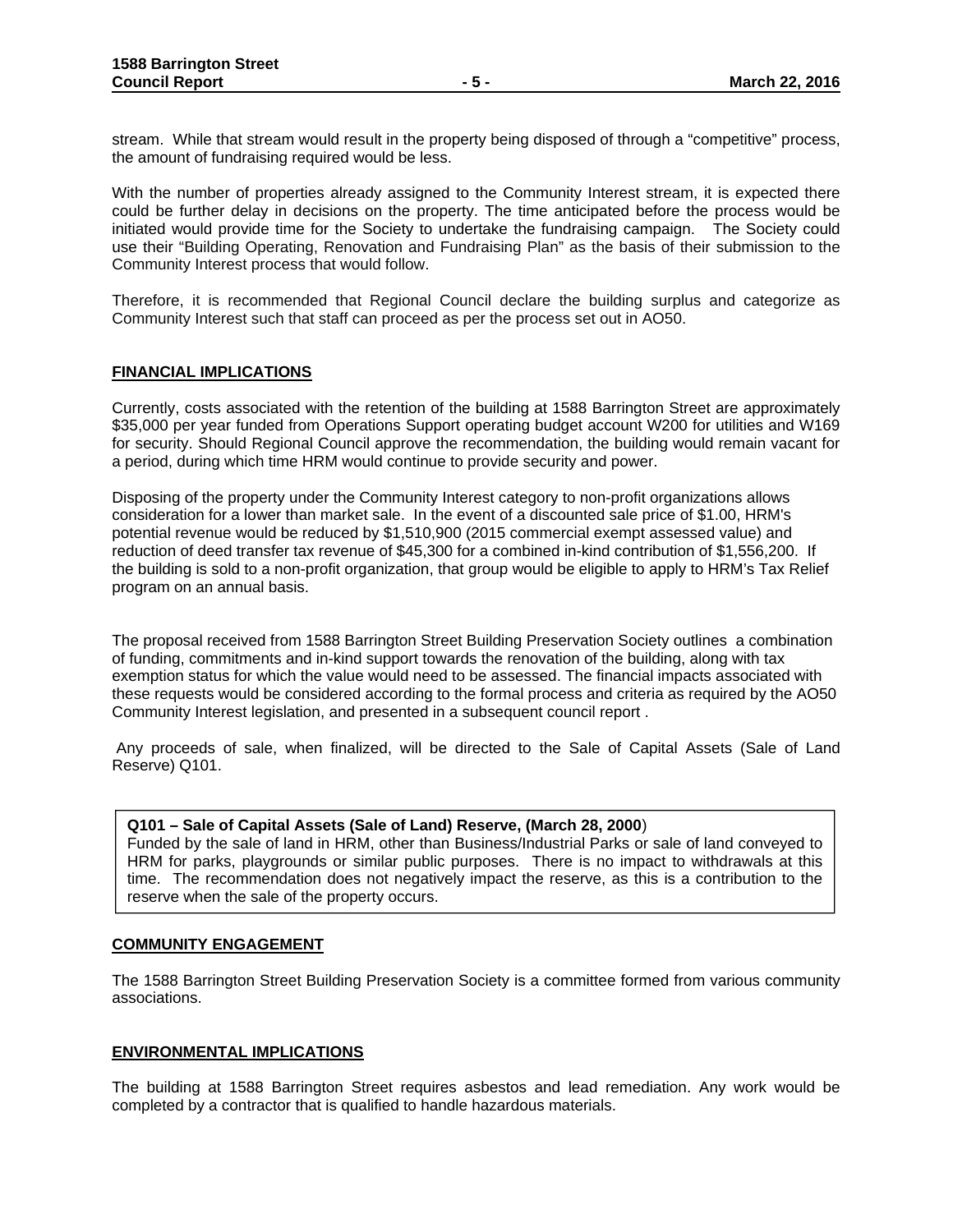#### **ALTERNATIVES**

- Alternative 1: Regional Council could choose to declare the building surplus to municipal requirements pursuant to Administrative Order 50, Respecting Disposal of Surplus Real Property, categorized as Ordinary and immediately sell the property "as is".
- Alternative 2: Regional Council could choose to declare the building surplus to Municipal requirements pursuant to Administrative Order 50 categorized as Economic Development and direct staff to negotiate an Agreement of Purchase and Sale for 1588 Barrington Street with the 1588 Barrington Building Preservation Society at market value and return to Council to outline the Society's proposal and recommended terms of sale.

#### **ATTACHMENTS**

Attachment 1: Chronology of Events for 1588 Barrington Street, 2012 – 2015

A copy of this report can be obtained online at http://www.halifax.ca/council/agendasc/cagenda.php then choose the appropriate meeting date, or by contacting the Office of the Municipal Clerk at 902.490.4210, or Fax 902.490.4208.

Report Prepared by: Peter Stickings, Acting Director, Operations Support 902.490.7129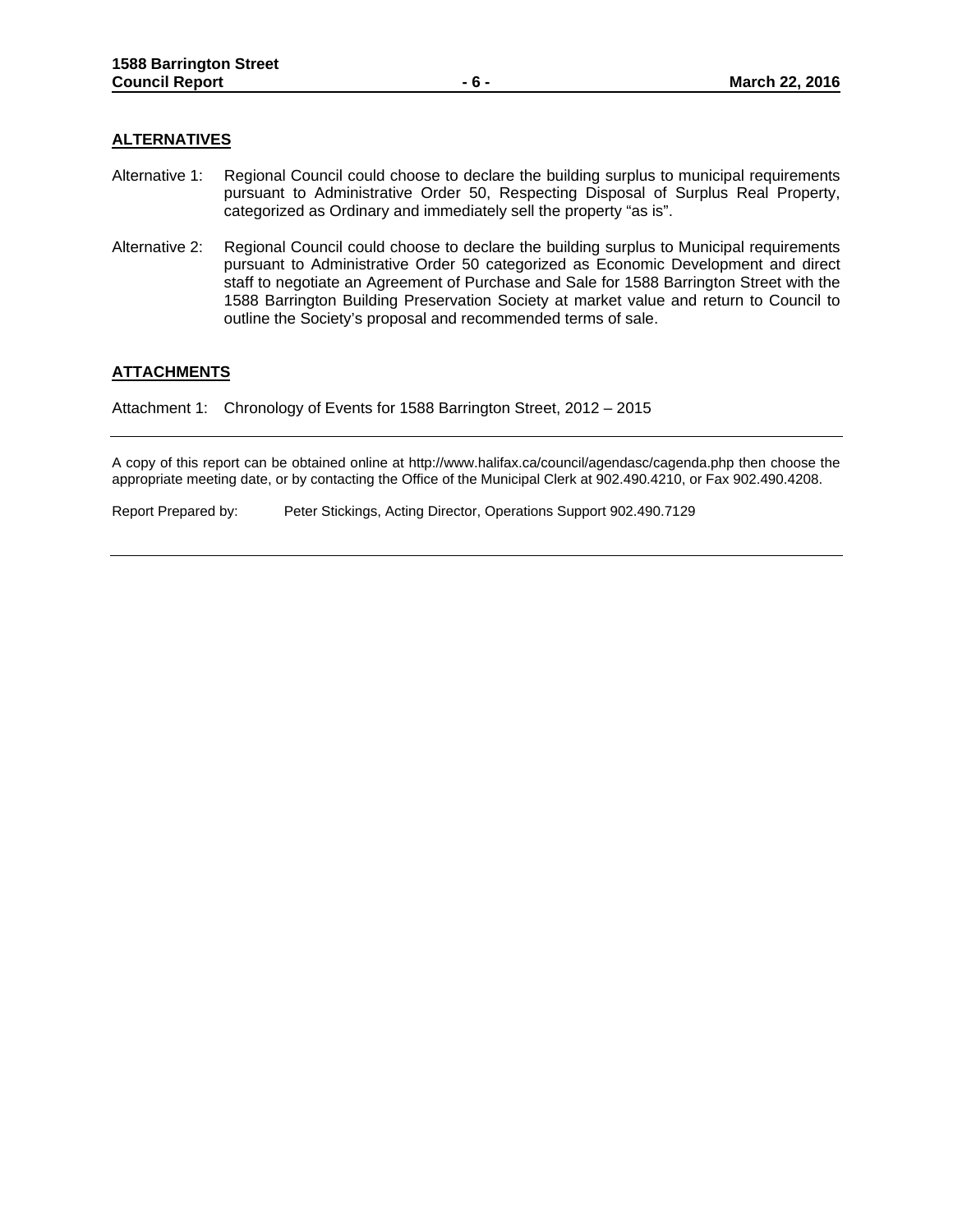### **Attachment 1: Chronology of Events for 1588 Barrington Street, 2012 - 2015**

**December 2012:** As part of HRM's Asbestos Abatement program, 1588 Barrington Street was assessed and the presence of asbestos was confirmed. One room was sealed from use and an overall capital plan for the building was determined.

**November 2013:** The Facility Condition Assessment for 1588 Barrington Street indicated approximately \$3 million in required work to address deferred maintenance and accessibility issues.

**December 2013:** HRM received notification from tenants that a piece of plaster fell. As required by the Occupational Health and Safety Act, an asbestos abatement was completed.Following this incident, an occupational health and safety assessment of 1588 Barrington Street was also completed. The Assessment documented further plaster and lead paint failures and evidence of imminent failures.

**January 2014:** As required under the Occupational Health and Safety Act, HRM informed the tenants of the findings and indicated that the building was not suitable for public use due to environmental, health, and safety risks. The tenants were informed that HRM required them to vacate the premises immediately. HRM received letters from both tenants disputing the findings and requesting to stay in the building. HRM undertook additional testing which confirmed the risk and explicitly stated that all plaster in 1588 Barrington Street should be considered asbestos containing materials. The results were sent to the tenants.

**February 2014:** Registered letters sent to both tenants indicating that HRM was cancelling their monthly lease and they were required to vacate the building by the end of March 2014.

**March 18, 2014:** Regional Council reduced payments owing by former tenants Khyber Arts Society (KAS) and Heritage Trust and approved a \$45,000 grant to supplement rental costs for KAS.

**March 31, 2014:** Both tenants vacated 1588 Barrington Street. KAS relocated cultural programming and arts incubation to an alternate location. *In November 2015, the KAS moved from their north end location and relocated to1880 Hollis Street within NSCAD.*

**June 2014:** The property at 1588 Barrington was included in a real estate staff report outlining various properties to be considered surplus to municipal requirements pursuant to Administrative Order 50, Respecting Disposal of Surplus Real Property, under economic development.

**September 2014:** Regional Council removed from the property from disposal of surplus property list pending consideration of staff reports on facility condition and renovation costs and the arts incubator model which was established by the Regional Council in 2010.

**February 2015:** Staff presented a facility condition update to Regional Council on the building and a report on the arts incubator model. This facility update included an outline of the state of accessibility, functionality and calculated the cost of renovations.

**April 2015:** Council directed staff from Parks & Recreation, Finance and Operations Support to work in support of Neptune Theatre, the Khyber Arts Society and other parties as identified in their letter of March 25, 2015 in the creation of a proposal for a 'Renovation Plan and Operating Strategy' for 1588 Barrington Street. Following the April 14, 2015, Regional Council meeting, staff provided the Friends of the Khyber building schematics, engineering reports and access to the building to their consultants and representatives from Neptune Theater.

**September 1, 2015:** Staff received a draft proposal on behalf of the Friends of the Khyber. The submission provided the following information:

- Executive Summary
- Khyber Building Operating, Renovation and Fundraising Plan
- Governance Model